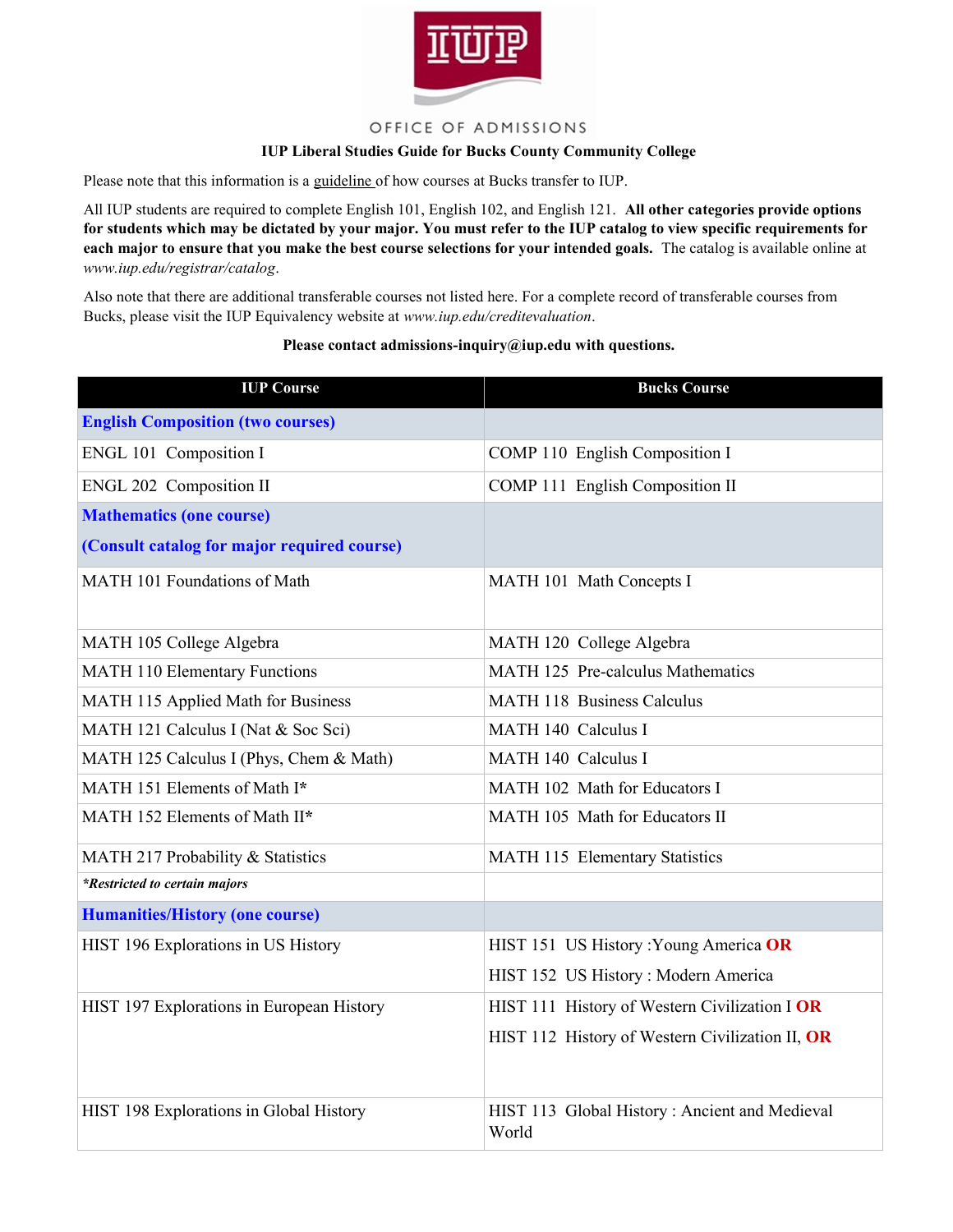| <b>IUP Course</b>                                 | <b>Bucks Course</b>                            |
|---------------------------------------------------|------------------------------------------------|
| <b>Humanities/Literature (one course)</b>         |                                                |
| <b>ENGL 121 Humanities Literature</b>             | LITR 254 World Literature I OR                 |
|                                                   | LITR 255 World Literature II                   |
| <b>Humanities/Philosophy or Religious Studies</b> |                                                |
| (one course)                                      |                                                |
| PHIL 101 Critical Thinking                        | PHIL 105 Critical Thinking                     |
| PHIL 100 Intro to Philosophy                      | PHIL 125 Introduction to Philosophy            |
| PHIL122 Contemporary Moral Issues                 | PHIL 111 Ethics                                |
| RLST 110 World Religions                          | HUMN 120 Survey of World Religions             |
| <b>Fine Arts (one course)</b>                     |                                                |
| ARHI 101 Intro to Art                             | VAFA 194 American Art Hist OR                  |
|                                                   | VAFA 195 Non-Western Art Hist.                 |
| MUHI 101 Intro to Music                           | MUSC 101 Intro to Music OR                     |
|                                                   | MUSC 103 World Music                           |
| THTR 101 Intro to Theater                         | COMT 101 Introduction to Theatre               |
| <b>Natural Science Lab Courses</b>                |                                                |
| (Consult catalog for major required courses)      |                                                |
| BIOL 103 Life on Earth                            | BIOL 102 Biological Science II                 |
| BIOL 104 How the Human Body Works                 | <b>BIOL 101 Biological Science I</b>           |
| CHEM 101 College Chemistry I                      | CHEM 101 Chemistry A                           |
| CHEM 102 College Chemistry II                     | CHEM 102 Chemistry B                           |
| CHEM 111 General Chemistry I                      | CHEM 121 Chemistry I                           |
| CHEM 112 General Chemistry II                     | CHEM 122 Chemistry II                          |
| GEOS 201 Foundations of Geology                   | SCIE 103 Physical Geology                      |
| PHYS 111/121 Physics I/lab                        | PHYS 106 Physics A                             |
| PHYS 112/122 Physics II/lab                       | PHYS 107 Physics B                             |
| PHYS 131/141 Physics I/lab (Calculus)             | PHYS 121 Physics I                             |
| PHYS 132/142 Physics II/lab (Calculus)            | PHYS 122 Physics II                            |
| <b>Natural Science Non-lab Courses</b>            |                                                |
| (Consult catalog for major required courses)      |                                                |
| <b>BIOL 114 Environmental Biology</b>             | SCIE 105 Introduction to Environmental Science |
| GEOS 105 Exploring the Universe                   | SCIE 102 Astronomy                             |
|                                                   |                                                |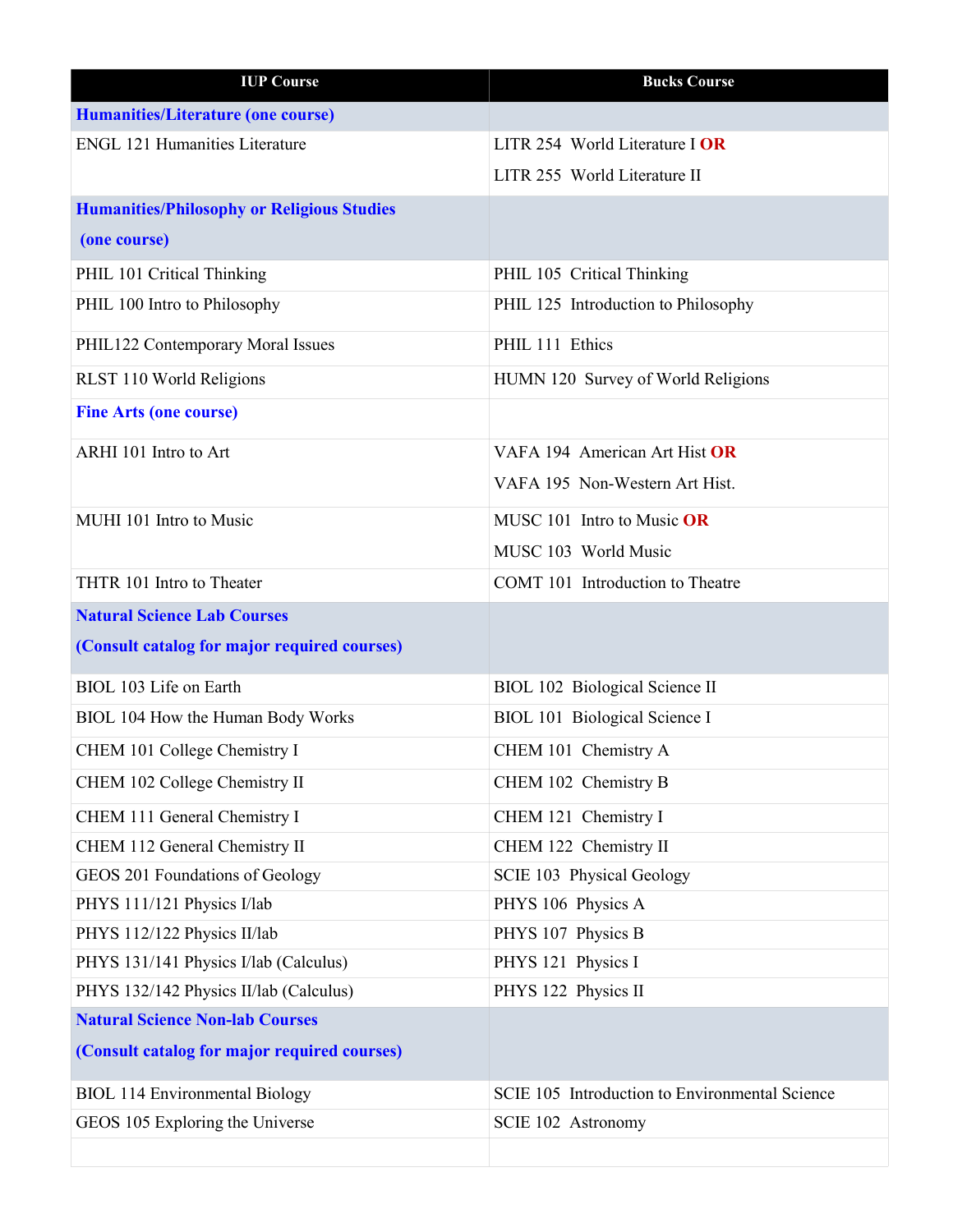| <b>IUP Course</b>                                         | <b>Bucks Course</b>                                  |
|-----------------------------------------------------------|------------------------------------------------------|
| <b>Science courses for ECSP majors</b>                    |                                                      |
| SCI 101 Fundamentals of Physics                           | SCIE 101 Physical Science                            |
| SCI 102 Fundamentals of Chemistry                         | No Equivalent                                        |
| SCI 103 Fundamentals of Earth & Space Science             | No Equivalent                                        |
| SCI 104 Fundamentals of Environmental Biology             | SCIE 105 Introduction to Environmental Science       |
| <b>Social Science Courses (two courses) If you choose</b> |                                                      |
| Sociology, take only one Sociology course, not both       |                                                      |
| (Consult catalog for major required courses)              |                                                      |
| CRIM 101 Crime and Justice Systems                        | CRIJ 100 Intro to Administration of Criminal Justice |
| <b>ECON 121 Principles of Macroeconomics</b>              | ECON 111 Principles of Economics-Macro               |
| GEOG 102 Geography of US/Canada                           | GEOG 105 Geography of US and Canada                  |
| PLSC 111 American Politics                                | POLI 111 American National Government                |
| PSYC 101 General Psychology                               | PSYC 110 Introduction to Psychology                  |
| SOC 151 Principles of Sociology                           | SOCI 110 Introduction to Sociology                   |
| SOC 231 Contemporary Social Problems                      | SOCI 130 Contemporary Social Problems                |
| <b>Global Awareness (one course)</b>                      |                                                      |
| <b>ANTH 211 Cultural Anthropology</b>                     | SOCI 120 Introduction to Cultural Anthropology       |
| GEOG 104 World Geography: Global Context                  | GEOG 110 World Geography                             |
| <b>Dimensions of Wellness (one course)</b>                |                                                      |
| KHSS 143 Health and Wellness                              | HLTH 103 Life and Health OR                          |
|                                                           | FDNT 143 Prin and Apps of Diet/Fitness               |
| <b>Liberal Studies Electives (0 to 3 courses)</b>         |                                                      |
| (Consult catalog for major required courses)              |                                                      |
| ARHI 205 Ancient to Medieval Art                          | VAFA 191 Art History Before 1450                     |
| ARHI 207 Renaissance through Modern Art                   | VAFA 192 Art History After 1450                      |
| CDFR 218 Child Development                                | PSYC 180 Human Growth and Development                |
| COMM 101 Comm Media in American Society                   | COMM 111 Media and Society                           |
| COSC 101 Computer Literacy                                | CISC 100 Digital Literacy                            |
| <b>ECON 122 Principles of Microeconomics</b>              | ECON 112 Principles of Economics-Micro               |
| FDNT 145 Intro to Nutrition                               | HLTH 120 Nutrition                                   |
| MATH 122 Calculus II/Nat & Soc Sciences                   | MATH 141 Calculus II                                 |
| MATH 126 Calculus II/Phys, Chem & Math                    | MATH 141 Calculus II                                 |
| MATH 214 Prob and Stats for Business Majors               | MATH 115 Elementary Statistics                       |
| MATH 217 Probability and Statistics                       | MATH 115 Elementary Statistics                       |
| MATH 225 Calculus III/Phys, Chem and Math                 | MATH 242 Calculus III                                |